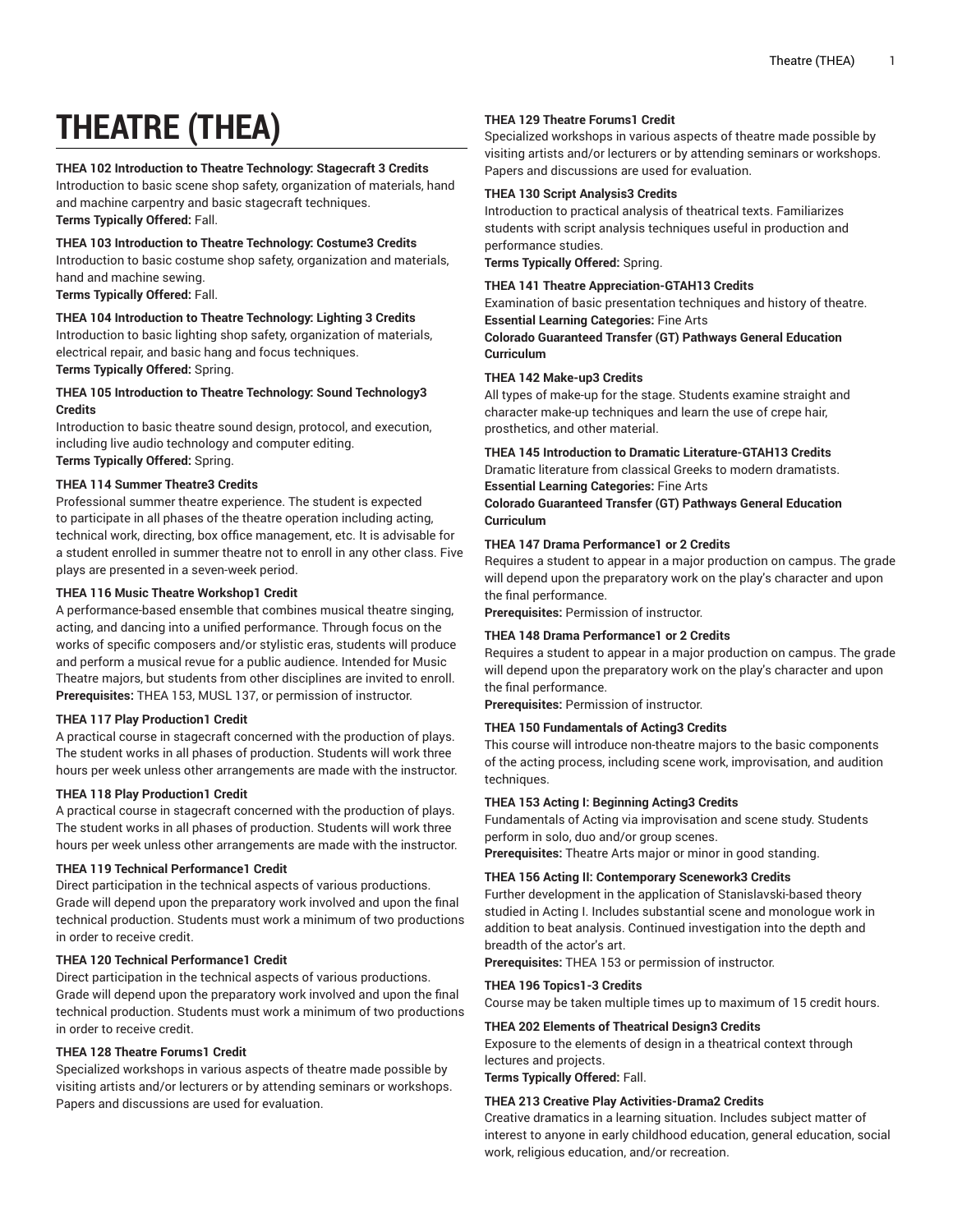## **THEA 214 Summer Theatre3 Credits**

See THEA 114.

# **THEA 216 Music Theatre Workshop1 Credit**

A performance-based ensemble that combines musical theatre singing, acting, and dancing into a unified performance. Through focus on the works of specific composers and/or stylistic eras, students will produce and perform a musical revue for a public audience. Intended for Music Theatre majors, but students from other disciplines are invited to enroll. **Prerequisites:** THEA 153, MUSL 137, or permission of instructor.

#### **THEA 217 Play Production1 Credit**

#### See THEA 117 or THEA 118.

**Prerequisites:** Courses must be taken in sequence or by permission of the instructor.

#### **THEA 218 Play Production1 Credit**

See THEA 117 or THEA 118. **Prerequisites:** Courses must be taken in sequence or by permission of the instructor.

# **THEA 219 Technical Performance1 Credit**

See THEA 119 or THEA 120.

**THEA 220 Technical Performance1 Credit** See THEA 119 or THEA 120.

#### **THEA 228 Theatre Forums1 Credit** See THEA 128 or THEA 129.

#### **THEA 229 Theatre Forums1 Credit**

See THEA 128 or THEA 129. Course may be taken 10 times for credit.

**THEA 247 Drama Performance1 or 2 Credits** Course may be taken 4 times for credit.

# **THEA 248 Drama Performance1 or 2 Credits**

See THEA 147 or THEA 148. **Prerequisites:** Permission of instructor.

# **THEA 253 Acting IV: Stage Movement3 Credits**

Basic techniques of gesture, movement styles, and combat. Developing an awareness of the use of the body as a means of expression is emphasized.

**Prerequisites:** THEA 156 and SPCH 112.

#### **THEA 255 Musical Theatre Techniques3 Credits**

Exploration of solo song interpretation. Emphasis on basic mechanical, analytical, and physical skills needed to perform musical theatre. Building on an acting foundation, issues of range and vocal support as well as style and repertory will be emphasized.

**Prerequisites:** THEA 150 or THEA 153; MUSA 137, or one semester of private vocal study, or by permission of instructor.

#### **THEA 256 Auditions3 Credits**

Resume writing. Choice and preparation of effective audition pieces. **Prerequisites:** THEA 153 and THEA 156.

#### **THEA 296 Topics1-3 Credits**

Course may be taken multiple times up to maximum of 15 credit hours.

# **THEA 300 Advanced Acting: Stage Combat2 Credits**

This course is designed to introduce the actor to advanced study in various theatrical fighting styles including: unarmed, rapier and dagger, sword and shield, smallsword, broadsword, knife, single sword, and quarterstaff. The student will learn stage combat techniques adapted from actual historical fighting techniques and use those techniques in scenework.

## **Prerequisites:** THEA 253.

Course may be taken 3 times for credit.

# **THEA 313 Rendering for Theatre3 Credits**

Exploration of conventional drawing and rendering principles, techniques, and mediums (both hand and computer-aided) for theatre, through practical application.

**Prerequisites:** THEA 202.

**Terms Typically Offered:** Fall, Spring. **THEA 314 Summer Theatre3 Credits**

See THEA 114.

# **THEA 316 Music Theatre Workshop1 Credit**

A performance-based ensemble that combines musical theatre singing, acting, and dancing into a unified performance. Through focus on the works of specific composers and/or stylistic eras, students will produce and perform a musical revue for a public audience. Intended for Music Theatre majors, but students from other disciplines are invited to enroll. **Prerequisites:** THEA 153, MUSL 137, or permission of instructor.

# **THEA 317 Play Production1 Credit**

See THEA 117 or THEA 118.

**Prerequisites:** Courses must be taken in sequence or by permission of the instructor.

#### **THEA 318 Play Production1 Credit**

See THEA 117 or THEA 118. **Prerequisites:** Courses must be taken in sequence or by permission of the instructor.

#### **THEA 319 Technical Performance1 Credit** See THEA 119 or THEA 120.

**THEA 320 Technical Performance1 Credit** See THEA 119 or THEA 120

# **THEA 322 Stage Management3 Credits**

Theory and principles of human resources management, theatre technical production and actual stage management situations. **Prerequisites:** THEA 153 or THEA 243 or THEA 244 or permission of instructor.

#### **THEA 323 Computer Aided Drafting for the Theatre3 Credits**

Exploration of Vectorworks and other 3D computer aided drafting software (CAD) to create plots and drawings for theatrical scenic and lighting designs.

**Prerequisites:** THEA 102 and THEA 104.

#### **THEA 325 Rigging and Special Effects3 Credits**

Introduction to stage rigging, hanging lighting and scenery, weighting, safety, and flying hard and soft goods. Advanced technique of theatre technology including smoke, electrics, and other backstage effects. **Prerequisites:** THEA 102 and THEA 104.

# **THEA 327 Multimedia Technology for the Theatre3 Credits**

Application of video projection technology and integrated show control software to create original designs for live performance. **Prerequisites:** THEA 102 and THEA 104.

# **THEA 328 Theatre Forums1 Credit**

See THEA 128 or THEA 129.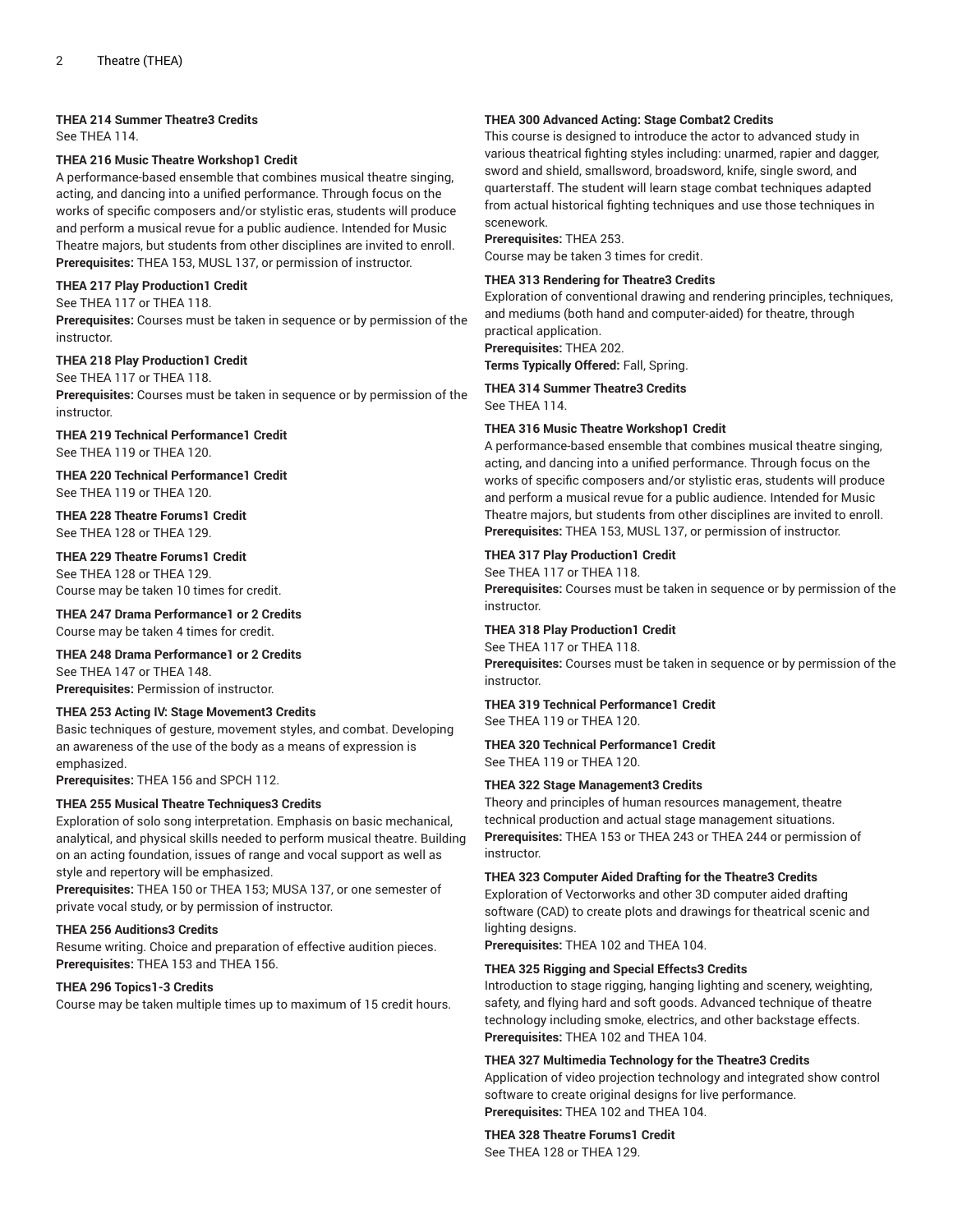# **THEA 329 Theatre Forums1 Credit**

See THEA 128 or THEA 129.

#### **THEA 331 Theatre History I: 400 B.C. to 16423 Credits**

History of theatre as an institution and its relationship to the other arts and to the social and economic environment, from 400 B.C. to 1642 A.D.

**THEA 332 Theatre History II: From 1642 to the Present3 Credits** Major world theatre events from 1642 to the present day.

#### **THEA 333 Art, Architecture and Fashion: Prehistory to the Present3 Credits**

Exploration of art, architecture, and fashion from Pre-History to the present.

#### **THEA 340 Costume Design3 Credits**

Principles, practices, and techniques of Costume Design. **Prerequisites:** THEA 202. **Terms Typically Offered:** Spring.

#### **THEA 341 Musical Theatre History and Literature3 Credits**

In-depth study of the literature and styles of the master composers of music theatre from its beginnings through the present day. Course work is designed for the Musical Theatre major, utilizing lecture and listening lab format and a research paper on a subject of the student's choice.

#### **THEA 342 Sound Design3 Credits**

Theory and application of conceptual sound design for live theatre. Emphasis on show control software and tools used for live audio engineering.

**Prerequisites:** THEA 202.

**Terms Typically Offered:** Fall, Spring.

# **THEA 343 Scene Design3 Credits**

Experience in the designing of scenery and props for various types of productions with emphasis on research, acquisition, drafting, perspective, and rendering techniques.

**Prerequisites:** THEA 202. **Terms Typically Offered:** Fall.

# **THEA 344 Lighting Design3 Credits**

Advanced training in the design and execution of lighting for the stage. **Prerequisites:** THEA 202. **Terms Typically Offered:** Fall.

# **THEA 345 World Drama3 Credits**

Students will examine the richness and diversity of contemporary world theatre and drama from a global context.

#### **THEA 347 Drama Performance1 or 2 Credits Prerequisites:** Permission of instructor.

**THEA 348 Drama Performance1 or 2 Credits**

See THEA 147 or THEA 148. **Prerequisites:** Permission of instructor. Course may be taken 4 times for credit.

#### **THEA 353 Advanced Acting: Styles in Acting3 Credits**

Various styles of acting used for the Classical, Elizabethan, Romantic, 19th century Melodrama and Realistic periods. **Prerequisites:** THEA 256 or permission of instructor.

#### **THEA 354 Advanced Acting: The Meisner Approach3 Credits**

An examination of the Meisner Approach, the "film industry standard" technique that actors use to explore the Realistic/Naturalistic genre of plays and screenplays.

**Prerequisites:** THEA 256 or permission of instructor.

#### **THEA 355 Music Theatre Repertoire3 Credits**

Further development of song interpretation through scene study and ensemble performance. Emphasis on creating performances unified both dramatically and musically through show research and script analysis to develop characterization.

**Prerequisites:** THEA 255, DANC 174, and DANC 177, or permission of instructor.

#### **THEA 356 Advanced Acting: Dialects3 Credits**

Introduces students to the fundamentals of acting while using common stage dialects.

**Prerequisites:** SPCH 112 and THEA 256, or permission of instructor.

#### **THEA 360 Advanced Costume Technology3 Credits**

Introduction to advanced construction techniques, basic flat patterning and draping, and interpreting a rendering into a finished garment. **Prerequisites:** THEA 103.

#### **THEA 369 Improvisation2 Credits**

Introduction to basic improvisational acting techniques, utilizing guided lectures and exercises and illustrating the role of non-script work in the development of the student actor. Students will create characters, scenes, and short original works. **Prerequisites:** THEA 256.

**THEA 376 World's Greatest Films3 Credits**

Aesthetics and elements that qualify film as an important art form as seen through the major contributors from three important culturally diverse areas of the world: Europe, Asia and America.

#### **THEA 380 Playwriting I3 Credits**

Fundamentals of playwriting through a systematic, textual approach, the proper format of scriptwriting, and the writing of short scripts based on common thematic elements.

#### **THEA 381 Directing I3 Credits**

The fundamentals of directing culminating in the direction of a scene or short play for public viewing.

**Prerequisites:** Junior or senior level Acting/Directing major, or permission of instructor.

# **THEA 382 Directing II3 Credits**

Advanced directing techniques and production of a one-act play for public viewing.

**Prerequisites:** THEA 381 or permission of instructor.

# **THEA 395 Independent Study1-3 Credits**

Course may be taken multiple times up to maximum of 6 credit hours.

#### **THEA 396 Topics1-3 Credits**

Course may be taken multiple times up to maximum of 15 credit hours.

# **THEA 401 Career Preparation3 Credits**

An introduction to the administrative and business aspects of the performing arts.

**Prerequisites:** Senior standing or permission of instructor.

#### **THEA 403 Methods of Teaching Drama and Speech3 Credits**

Teaching communication, speechmaking, debate and discussion, creative drama, oral interpretation, play selection and direction in the public schools.

**Prerequisites:** Junior standing in English education or speech/theatre programs.

#### **THEA 411 American Drama3 Credits**

The study of American drama and theatre trends from the first American playwright to the current trends of today.